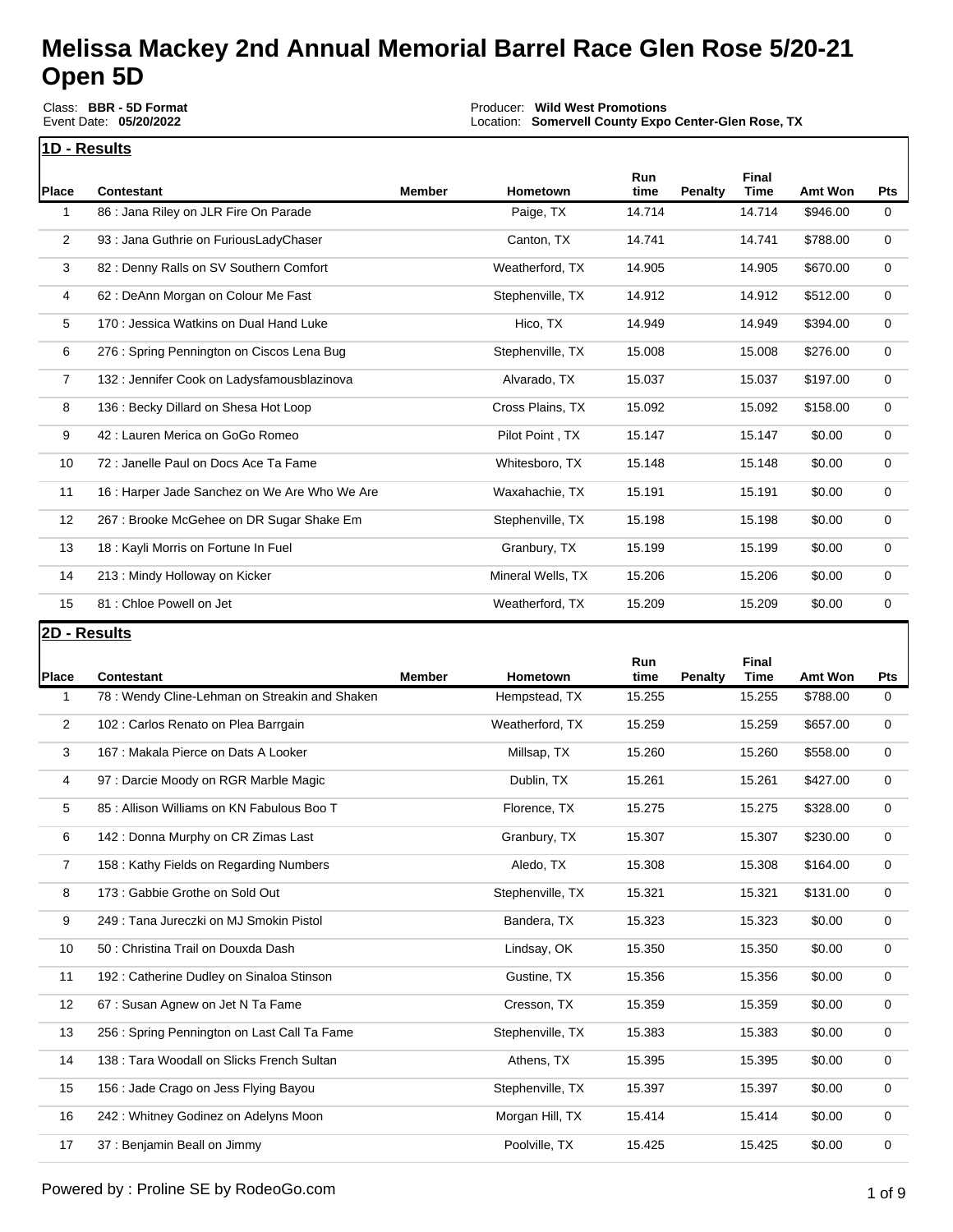**2D - Results** Round Description: **Single RacePlace Contestant Member Hometown Run time Penalty Final Time Amt Won Pts** 18 199 : Rachel Walker on First French Diamond Tallulah, LA 15.428 15.428 \$0.00 0 19 58: Amy Swan on Boons Prescription **COLOGY COLOGY COLOGY COLOGY COLOGY COLOGY COLOGY COLOGY COLOGY COLOGY CO** 20 12 : Stacey Gates on PH Firewaters Payday Note and Rhome, TX 15.449 15.449 \$0.00 0 21 35 : Janelle Paul on Ivy's French N Famous Whitesboro, TX 15.452 15.452 \$0.00 0 22 117 : Ben McDonnell on One Out Of The Kash Granbury, TX 15.454 15.454 \$0.00 0 23 221 : Benjamin Beall on Chickadashforhaves external provide, TX 15.468 15.468 \$0.00 0 24 4 : Lydia Butler on Beduino N Fire Water **Marietta, OK** 15.476 15.476 \$0.00 0 25 252 : Teresa Fernandez on Mucho Mas Superstar Carrell Communication Rose, TX 15.477 15.477 \$0.00 0 26 237 : Natasha Gray on Bogies French Perk Lipan, TX Lipan, TX 15.478 15.478 15.478 \$0.00 0 27 118 : Jennifer Abbott on Wendell Jackson Weatherford, Tx 15.482 15.482 \$0.00 0 28 248 : Brian Ramirez on Smart N Swing Boyd, TX 15.498 15.498 \$0.00 0 29 220 : Amye Craig on KNFabulous Stella **Jonesboro, TX** 15.499 15.499 \$0.00 0 30 251 : Whitney Godinez on Sensational **Morgan Hill, TX** 15.512 15.512 \$0.00 0 31 201 : Teagan Gorham on Bisquit North Mineral Wells, TX 15.520 15.520 \$0.00 0 32 122 : Lleah Roquemore on Here's The Plan Grace "Willy" Stephenville, TX 15.522 15.522 \$0.00 0 33 57 : Lisa Wernli on Flashs Fine Effort Notel Charles Meatherford, TX 15.542 15.542 \$0.00 0 33 227 : Sydnee Carter on Lex Granbury, TX 15.542 15.542 \$0.00 0 35 61 : Alexis Dieckman on SB Smoke On The Water Stephenville, TX 15.544 15.544 \$0.00 0 36 166: Sadie Weldon on WB Runaway Pumpkin New Yorksboro, TX 15.545 15.545 \$0.00 0 37 26 : Reenie Wahlert on Dash Ta Cinnamon Stephenville, TX 15.546 15.546 \$0.00 0 38 64 : Lucas Sad on Paco Two Eyed Cowboy Granbury, TX 15.558 15.558 \$0.00 0 39 189 : Benjamin Beall on Slick Swingin Poolville, TX 15.564 15.564 \$0.00 0 40 110 : Donna Murphy on Harlan Luvs Memories Granbury, TX 15.574 15.574 15.574 \$0.00 0 41 206 : Brittany Fellows on Crossthelinetocash Stephenville, TX 15.578 15.578 \$0.00 0 42 80: Randi Roberts on Colour Chart Chart Chart Springtown, TX 15.580 15.580 \$0.00 0 43 20: Tiffany Durham on Behold A Man Nan Covington, TX 15.599 15.599 \$0.00 0 44 105 : Becky Dillard on Wow Shes Hot Cross Plains, TX 15.600 15.600 \$0.00 0 45 73 : JJ Thompson on ICT Blanton Mayday Nocona, TX 15.618 15.618 \$0.00 0 46 54: Monica Therrien on Streakin In My Sox Stephenville, TX 15.621 15.621 \$0.00 0 47 194 : Lauren Athmann on JL Rocochet **Independence, MN** 15.625 15.625 \$0.00 0 47 253 : Alexis McQuarie on Onecoolfame National Control of Stephenville, TX 15.625 15.625 \$0.00 0 49 9 : Lauren Merica on Technismoke **Pilot Point , TX** 15.639 15.639 \$0.00 0 50 49 : Karen Shelley on Starbert Royleo Weatherford, TX 15.642 15.642 \$0.00 0 Producer: **Wild West Promotions** Location: **Somervell County Expo Center-Glen Rose, TX** Event Payout: **\$13,138.00** Total Signups**: 267** Class: **BBR - 5D Format** Event Date: **05/20/2022**

51 215 : Lane Hadley on Jimmy **120 Company 120 Company 120 Company 15.646** 15.646 \$0.00 0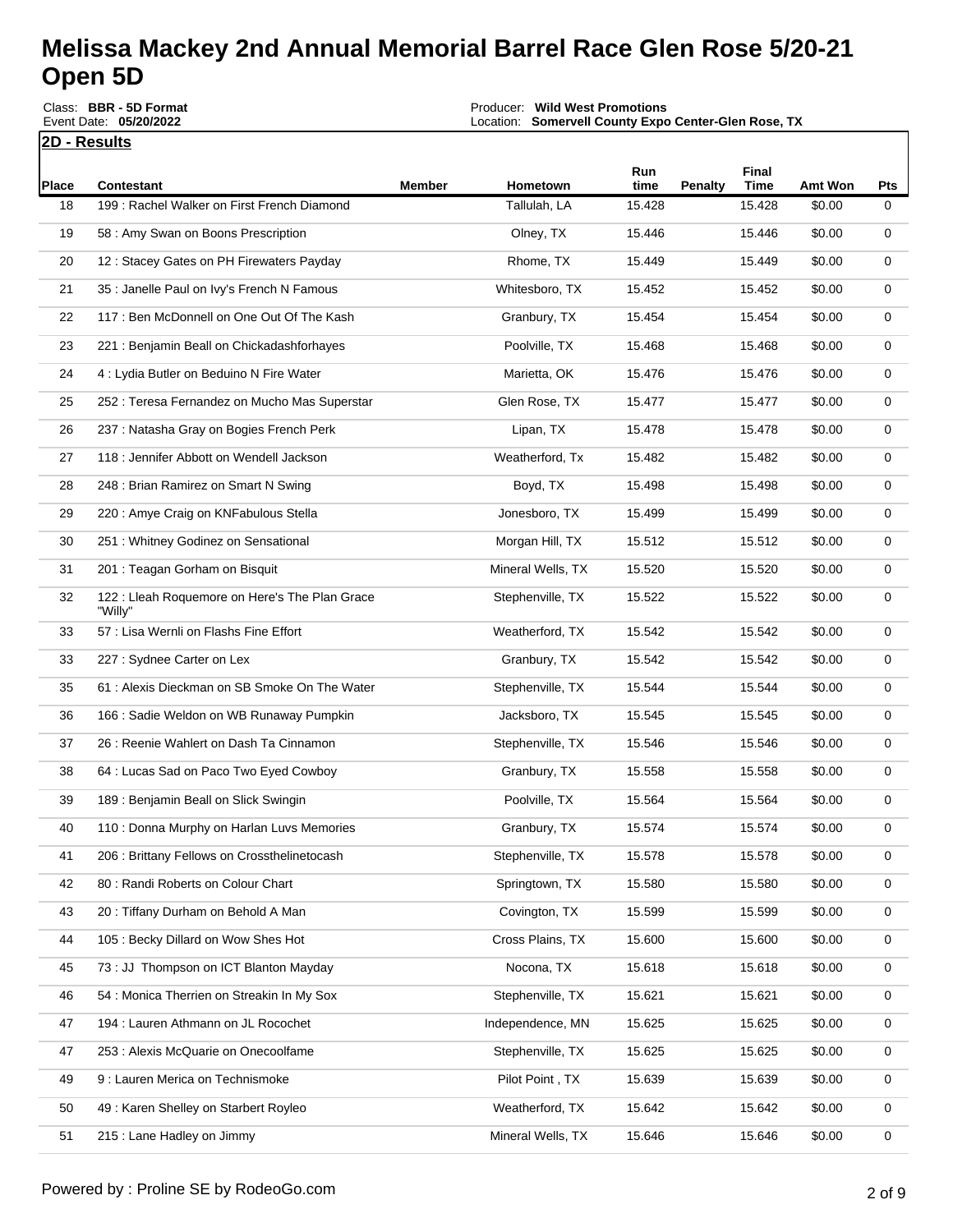|                | Class: BBR - 5D Format<br>Producer: Wild West Promotions<br>Event Date: 05/20/2022<br>Location: Somervell County Expo Center-Glen Rose, TX |               |                          |                |                |                       |                            |                    |
|----------------|--------------------------------------------------------------------------------------------------------------------------------------------|---------------|--------------------------|----------------|----------------|-----------------------|----------------------------|--------------------|
|                | 2D - Results                                                                                                                               |               |                          |                |                |                       |                            |                    |
| Place          | <b>Contestant</b>                                                                                                                          | <b>Member</b> | Hometown                 | Run<br>time    | <b>Penalty</b> | Final<br><b>Time</b>  | Amt Won                    | Pts                |
| 52             | 183 : Lane Hadley on Dashing and Special                                                                                                   |               | Mineral Wells, TX        | 15.667         |                | 15.667                | \$0.00                     | 0                  |
| 53             | 30 : DeAnn Morgan on Fire Bug Special                                                                                                      |               | Stephenville, TX         | 15.672         |                | 15.672                | \$0.00                     | 0                  |
| 54             | 154 : Tanya Brandon on TRR Pepcids Lil Dove                                                                                                |               | Abilene, TX              | 15.698         |                | 15.698                | \$0.00                     | 0                  |
| 55             | 8 : Holly Stormont on Nita Repete                                                                                                          |               | Collinsville, TX         | 15.702         |                | 15.702                | \$0.00                     | 0                  |
| 56             | 164 : Jennifer Cook on Pistolletta N Jewelz                                                                                                |               | Alvarado, TX             | 15.708         |                | 15.708                | \$0.00                     | 0                  |
| 57             | 280 : Brian Ramirez on RT Im Cash N Out                                                                                                    |               | Boyd, TX                 | 15.711         |                | 15.711                | \$0.00                     | 0                  |
| 58             | 95 : Ashley Harvey on FC Strait Cajun                                                                                                      |               | Decatur, TX              | 15.712         |                | 15.712                | \$0.00                     | 0                  |
|                | 3D - Results                                                                                                                               |               |                          |                |                |                       |                            |                    |
|                |                                                                                                                                            |               |                          | Run            |                | Final                 |                            |                    |
| Place<br>1     | <b>Contestant</b><br>247 : MJ Sad on Bucks Last Angel                                                                                      | <b>Member</b> | Hometown<br>Granbury, TX | time<br>15.725 | <b>Penalty</b> | <b>Time</b><br>15.725 | <b>Amt Won</b><br>\$631.00 | Pts<br>$\mathbf 0$ |
|                |                                                                                                                                            |               |                          |                |                |                       |                            |                    |
| $\overline{2}$ | 1 : Janelle Paul on Lady Tres Alive                                                                                                        |               | Whitesboro, TX           | 15.743         |                | 15.743                | \$526.00                   | 0                  |
| 3              | 69 : Ellyse Burks on HF A Frosted Mug                                                                                                      |               | Flower Mound, TX         | 15.763         |                | 15.763                | \$447.00                   | 0                  |
| 4              | 246 : Samantha Willoughby on Moose On The<br>Loose                                                                                         |               | Stephenville, TX         | 15.764         |                | 15.764                | \$342.00                   | $\mathbf 0$        |
| 5              | 162 : Jennifer Cullen on Chasin Annies Fame                                                                                                |               | Tolar, TX                | 15.782         |                | 15.782                | \$263.00                   | $\mathbf 0$        |
| 6              | 205 : Izzy Guy on Ditkmeister                                                                                                              |               | Stephenville, TX         | 15.784         |                | 15.784                | \$184.00                   | $\mathbf 0$        |
| $\overline{7}$ | 244 : Wes Tucker on Shez My Remedy Ta Fame                                                                                                 |               | Zephyr Hills, FL         | 15.789         |                | 15.789                | \$131.00                   | 0                  |
| 8              | 33: Sydney Brumbelow on Cashes First Image                                                                                                 |               | Granbury, TX             | 15.794         |                | 15.794                | \$105.00                   | $\mathbf 0$        |
| 9              | 184 : Candice Bowen on RG Glo Peppy Don                                                                                                    |               | De Leon, TX              | 15.810         |                | 15.810                | \$0.00                     | $\mathbf 0$        |
| 10             | 226 : Brianne Glick on Im No Buckle Bunny                                                                                                  |               | Weatherford, TX          | 15.813         |                | 15.813                | \$0.00                     | $\mathbf 0$        |
| 11             | 90 : Lisa Wernli on Babe On The Run                                                                                                        |               | Weatherford, TX          | 15.819         |                | 15.819                | \$0.00                     | 0                  |
| 12             | 130 : Terri Vester on Heavens Not Stoppin                                                                                                  |               | Haslet, TX               | 15.830         |                | 15.830                | \$0.00                     | 0                  |
| 13             | 87: Christy Burleson on Peps Smokin For Cash                                                                                               |               | Azle, TX                 | 15.837         |                | 15.837                | \$0.00                     | 0                  |
| 14             | 214 : Whitney Godinez on X Ladies Man                                                                                                      |               | Morgan Hill, TX          | 15.852         |                | 15.852                | \$0.00                     | 0                  |
| 15             | 111: Wendy Cline-Lehman on TF Frenchman's<br>Burner                                                                                        |               | Hempstead, TX            | 15.858         |                | 15.858                | \$0.00                     | $\mathbf 0$        |
| 16             | 187 : Margaret Ryan Staton on KN Fabulous<br>Ladyluck                                                                                      |               | Hamilton, TX             | 15.882         |                | 15.882                | \$0.00                     | $\mathbf 0$        |
| 17             | 219 : Kevin Springer on Tom Texas Cash                                                                                                     |               | Alvarado, TX             | 15.894         |                | 15.894                | \$0.00                     | $\mathbf 0$        |
| 18             | 29 : Bridget Britton on Driftin Tori                                                                                                       |               | Springtown, TX           | 15.915         |                | 15.915                | \$0.00                     | $\mathbf 0$        |
| 19             | 211 : Julie Knox on Talented Streaker                                                                                                      |               | Abilene, TX              | 15.931         |                | 15.931                | \$0.00                     | $\mathbf 0$        |
| 20             | 75 : Ruby Steele-Park on Media On Fire                                                                                                     |               | Weatherford, TX          | 15.939         |                | 15.939                | \$0.00                     | $\mathbf 0$        |
| 21             | 21 : Kay Peters on XS Show Off My Flit                                                                                                     |               | Granbury, TX             | 15.964         |                | 15.964                | \$0.00                     | $\mathbf 0$        |
| 22             | 185 : Amye Craig on Scootin Ta Fame 3P                                                                                                     |               | Jonesboro, TX            | 15.970         |                | 15.970                | \$0.00                     | $\mathbf 0$        |
| 23             | 52 : Tiffany Durham on Colonels Kerosene                                                                                                   |               | Covington, TX            | 15.971         |                | 15.971                | \$0.00                     | $\mathbf 0$        |
| 24             | 63 : Pattie Mackie on Dunnits Genuine OO7                                                                                                  |               | Poolville, TX            | 15.972         |                | 15.972                | \$0.00                     | $\mathbf 0$        |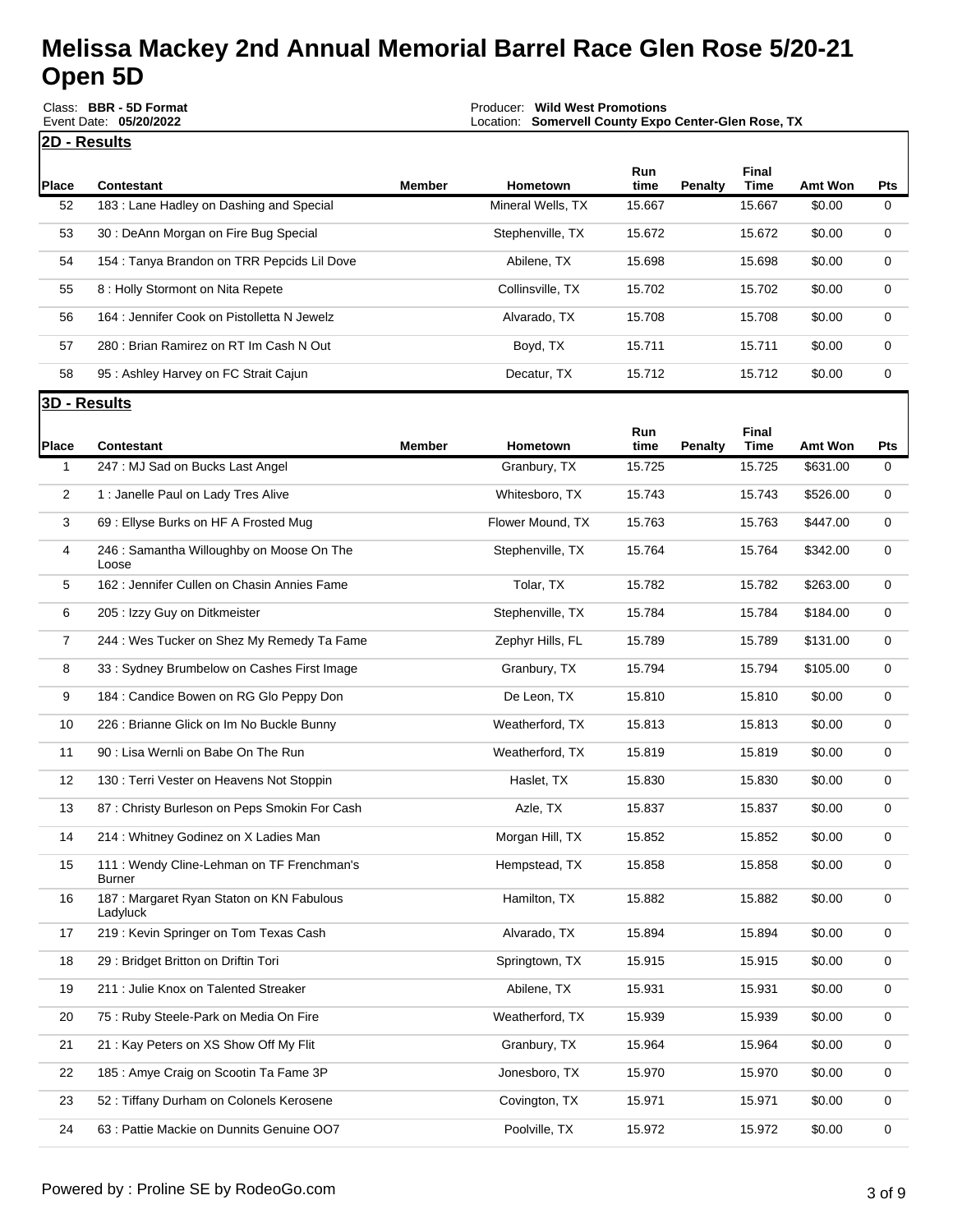**3D - Results** Round Description: **Single RacePlace Contestant Member Hometown Run time Penalty Final Time Amt Won Pts** 25 245 : Brandi Williams on Cha Cha Shorty **Alvarado, TX** 15.974 15.974 \$0.00 0 26 186 : Kevin Springer on Harley National Alvarado, TX 15.977 15.977 \$0.00 0 27 254 : Zoey Kunkel on HA Razor Granbury, TX 15.979 15.979 \$0.00 0 Producer: **Wild West Promotions** Location: **Somervell County Expo Center-Glen Rose, TX** Event Payout: **\$13,138.00** Total Signups**: 267** Class: **BBR - 5D Format** Event Date: **05/20/2022**

| 28 | 11 : Casey Hammons on BH Trip ta Fame                    | Stephenville, TX  | 15.986 | 15.986 | \$0.00 | 0 |
|----|----------------------------------------------------------|-------------------|--------|--------|--------|---|
| 29 | 47 : Nikki Burns on Ima Famous Gambler                   | Gainesville, TX   | 15.989 | 15.989 | \$0.00 | 0 |
| 30 | 104 : Brooke Hickey on SR Epic Wildcatter                | Godley, TX        | 15.995 | 15.995 | \$0.00 | 0 |
| 31 | 146 : Kathy Vazquez on Streakin Rey Lena                 | Stephenville, TX  | 16.015 | 16.015 | \$0.00 | 0 |
| 32 | 163 : Kaitlin Garcia on Just A Dry Doc                   | Stephenville, TX  | 16.043 | 16.043 | \$0.00 | 0 |
| 33 | 177 : Victoria Hazlewood on DK Famous FloJo              | Iredell, TX       | 16.056 | 16.056 | \$0.00 | 0 |
| 34 | 3 : Kacey Faust on Wily Makin Moonshine                  | Weatherford, TX   | 16.058 | 16.058 | \$0.00 | 0 |
| 35 | 48 : Justine Botner on VF Victoria Stinson               | Poolville, TX     | 16.097 | 16.097 | \$0.00 | 0 |
| 36 | 106 : Andi Burks on Rocket                               | Weatherford, TX   | 16.098 | 16.098 | \$0.00 | 0 |
| 37 | 171: Kaylyn Smith on Knailed It                          | Millsap, TX       | 16.106 | 16.106 | \$0.00 | 0 |
| 38 | 150 : Nicki Zimmerman on LeavinFamous                    | Weatherford, TX   | 16.117 | 16.117 | \$0.00 | 0 |
| 39 | 188 : Jade Crago on VB Fire Ta Fame                      | Stephenville, TX  | 16.119 | 16.119 | \$0.00 | 0 |
| 40 | 222 : Lori Zabel on BA Daddy Wuza Rocker                 | Horace, SD        | 16.125 | 16.125 | \$0.00 | 0 |
| 41 | 32 : Olivia Bundick on Streak N Perks                    | Poolville, Tx     | 16.128 | 16.128 | \$0.00 | 0 |
| 42 | 161 : Jenni Barnes on All Get Out                        | Hillsboro, TX     | 16.133 | 16.133 | \$0.00 | 0 |
| 43 | 232 : Alexis McQuarie on Obviously French                | Stephenville, TX  | 16.137 | 16.137 | \$0.00 | 0 |
| 44 | 212 : Cindy Turner on Tom                                | Rhome, TX         | 16.147 | 16.147 | \$0.00 | 0 |
| 45 | 209 : Sadie Helton on Markum Frenchman Blue              | Tolar, TX         | 16.153 | 16.153 | \$0.00 | 0 |
| 46 | 101: Sydney Neskey on Ricky Bobby                        | Mineral Wells, TX | 16.156 | 16.156 | \$0.00 | 0 |
| 47 | 94: Kathleen Pendleton on TQH Macs Mecom<br><b>Boots</b> | Wilson, OK        | 16.164 | 16.164 | \$0.00 | 0 |
| 48 | 51 : Taylor Flores on Little Lucy                        | McKinney, TX      | 16.168 | 16.168 | \$0.00 | 0 |
| 49 | 229 : Bliss Wells on Fiesta First Fling                  | Stephenville, TX  | 16.170 | 16.170 | \$0.00 | 0 |
| 50 | 43 : Cheyenne Baldwin on Famous Fonzarelli               | Gainesville, TX   | 16.181 | 16.181 | \$0.00 | 0 |
| 51 | 204 : Samantha Willoughby on RinkyTinkyMuscles           | Stephenville, TX  | 16.185 | 16.185 | \$0.00 | 0 |
| 52 | 169 : Jessica Mohr on KN Chattin Bout Fame               | Aledo, TX         | 16.186 | 16.186 | \$0.00 | 0 |
| 53 | 10 : Nikki Burns on Reys Third Dreamgirl                 | Gainesville, TX   | 16.187 | 16.187 | \$0.00 | 0 |
|    | 4D - Results                                             |                   |        |        |        |   |

**Place Contestant Member Hometown Run Penalty Final Time Amt Won Pts** 1 176 : Matt Bancroft on First Rappin Judge **Alvarado, TX** 16.216 16.216 \$473.00 0 2 13 : Lindsey Stevens on Seis So Slick Function Control of Linds and The Morth, TX 16.220 16.220 16.220 \$394.00 0 3 148 : Addison Ahlmeyer on Guys Bikini Bandit Gunter, OK 16.243 16.243 \$335.00 0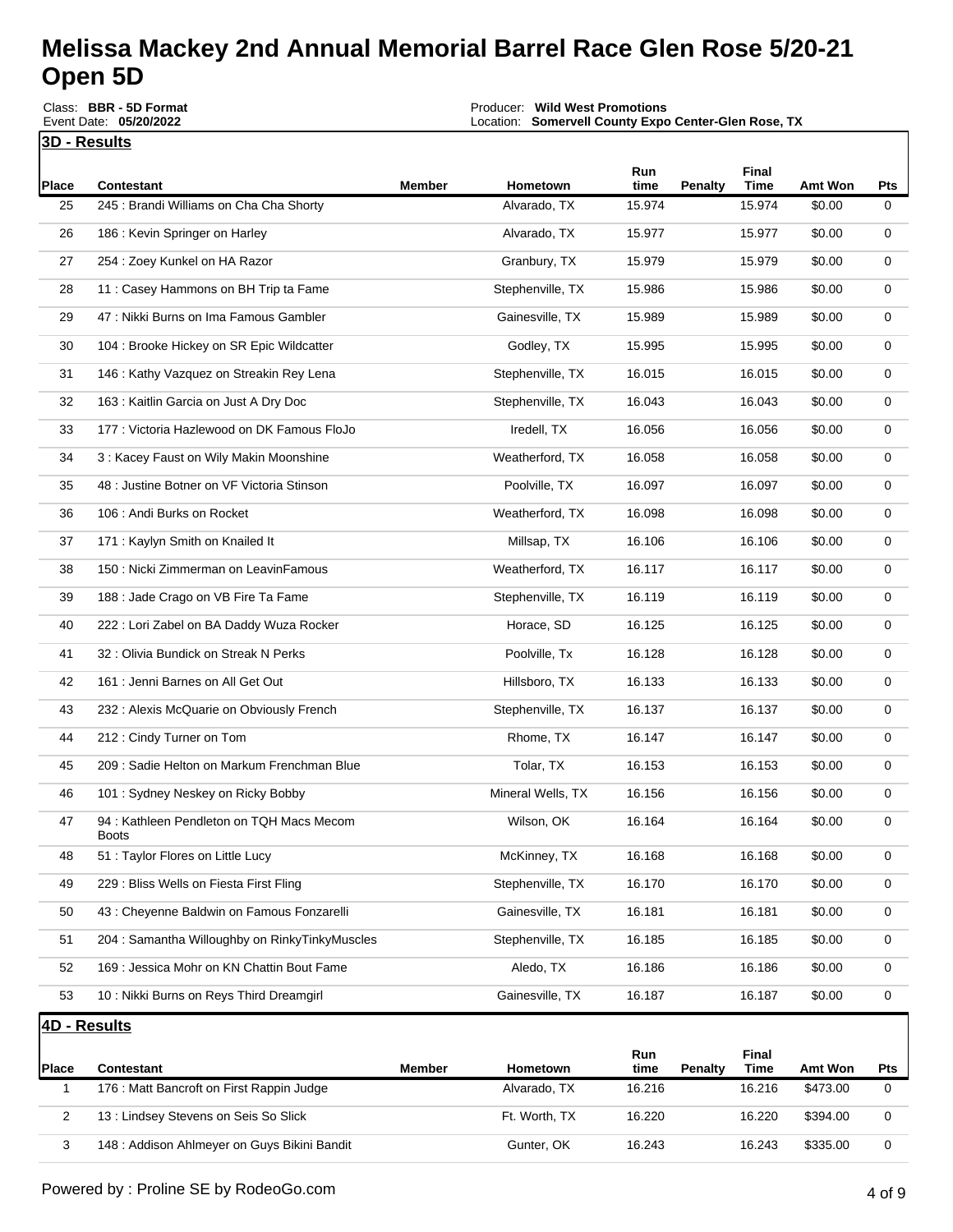**4D - Results** Round Description: **Single Race**Class: **BBR - 5D Format** Event Date: **05/20/2022**

Producer: **Wild West Promotions** Location: **Somervell County Expo Center-Glen Rose, TX**

Event Payout: **\$13,138.00** Total Signups**: 267**

| Place          | <b>Contestant</b>                            | Member | Hometown          | Run<br>time | <b>Penalty</b> | Final<br>Time | Amt Won  | Pts |
|----------------|----------------------------------------------|--------|-------------------|-------------|----------------|---------------|----------|-----|
| 4              | 197 : Tawni Stoneburner on Dual Action Pine  |        | Bluff Dale, TX    | 16.244      |                | 16.244        | \$256.00 | 0   |
| 5              | 134 : Brandi Scott on Sixes Eyesa            |        | Palestine, TX     | 16.246      |                | 16.246        | \$197.00 | 0   |
| 6              | 147 : Missy Piper on Rugged French Guy       |        | Weatherford, TX   | 16.253      |                | 16.253        | \$138.00 | 0   |
| $\overline{7}$ | 190 : Brianne Glick on Jess A French Vixen   |        | Weatherford, TX   | 16.255      |                | 16.255        | \$99.00  | 0   |
| 8              | 84 : Karen Finley on Plain Jane Wicked       |        | Lexington, TX     | 16.260      |                | 16.260        | \$79.00  | 0   |
| 9              | 17 : Mandi Tapp on Dixies Outlaw             |        | Paradise, TEXAS   | 16.287      |                | 16.287        | \$0.00   | 0   |
| 10             | 230 : Doretta Lane on RH Eyes Firen Onfame   |        | Hanover, PA       | 16.307      |                | 16.307        | \$0.00   | 0   |
| 11             | 92 : Connie Tobiason on Flits Flaming Fire   |        | Decatur, TX       | 16.311      |                | 16.311        | \$0.00   | 0   |
| 12             | 175 : Phyllis Rutland on Dunny               |        | Hamilton, TX      | 16.319      |                | 16.319        | \$0.00   | 0   |
| 13             | 159 : Lori Zabel on Back The Blue            |        | Horace, SD        | 16.327      |                | 16.327        | \$0.00   | 0   |
| 14             | 88 : Mary McMullan on Oliver Clothes Oft     |        | Bronte, TX        | 16.329      |                | 16.329        | \$0.00   | 0   |
| 15             | 262 : Brandi Williams on Zippos Clover       |        | Alvarado, TX      | 16.349      |                | 16.349        | \$0.00   | 0   |
| 16             | 261 : Lauryn Seiver on Rolo                  |        | Weatherford, TX   | 16.360      |                | 16.360        | \$0.00   | 0   |
| 17             | 14 : Pat Oates on Holy Fire N Money          |        | Decatur, TX       | 16.367      |                | 16.367        | \$0.00   | 0   |
| 18             | 114 : Jens Rudibaugh on KC Firewater Star    |        | Poolville, TX     | 16.384      |                | 16.384        | \$0.00   | 0   |
| 19             | 123 : Lori Zabel on Unfaded Fame             |        | Horace, SD        | 16.390      |                | 16.390        | \$0.00   | 0   |
| 20             | 202 : Jessica Byrn on Iceman                 |        | Stephenville, TX  | 16.404      |                | 16.404        | \$0.00   | 0   |
| 21             | 121 : Georgia Morris on Chasin A Paycheck    |        | Sanger, TX        | 16.422      |                | 16.422        | \$0.00   | 0   |
| 22             | 40 : Kristen Dorman on Sheza French Bullion  |        | Weatherford, TX   | 16.478      |                | 16.478        | \$0.00   | 0   |
| 23             | 139 : Katalina Rook on Jagger                |        | Burleson, TX      | 16.482      |                | 16.482        | \$0.00   | 0   |
| 24             | 25 : Rachel Pagan on StreakinThruFrance      |        | Mineral Wells, TX | 16.493      |                | 16.493        | \$0.00   | 0   |
| 25             | 59 : Kay Wyatt on TrumpTrainTaFame           |        | Godley, TX        | 16.506      |                | 16.506        | \$0.00   | 0   |
| 26             | 19 : Victoria Alexander on Roo Barrymore     |        | Granbury, TX      | 16.542      |                | 16.542        | \$0.00   | 0   |
| 27             | 180 : Hadley Durfey on Stoli's Little Secret |        | Weatherford, TX   | 16.586      |                | 16.586        | \$0.00   | 0   |
| 28             | 210 : Taylor Ardoin on Wayne                 |        | Welsh , LA        | 16.587      |                | 16.587        | \$0.00   | 0   |
| 29             | 99: Audra Scott on Batman Leads Robin        |        | Weatherford, TX   | 16.659      |                | 16.659        | \$0.00   | 0   |
| 30             | 71 : Kristen Dorman on Golden Ties           |        | Weatherford, TX   | 16.660      |                | 16.660        | \$0.00   | 0   |
| 31             | 193 : Doretta Lane on Shes Loaded Too Cute   |        | Hanover, PA       | 16.666      |                | 16.666        | \$0.00   | 0   |
| 32             | 113: Missy Piper on Injun Needs Cash         |        | Weatherford, TX   | 16.667      |                | 16.667        | \$0.00   | 0   |
| 33             | 89: Rhonda Wilson on Dealingin Frenchcash    |        | Robinson, TX      | 16.695      |                | 16.695        | \$0.00   | 0   |
| 34             | 241 : Kevin Springer on Bailey Kan Sreak     |        | Alvarado, TX      | 16.697      |                | 16.697        | \$0.00   | 0   |
|                | 5D - Results                                 |        |                   |             |                |               |          |     |
|                |                                              |        |                   | Run         |                | Final         |          |     |
| <b>Place</b>   | <b>Contestant</b>                            | Member | Hometown          | time        | <b>Penalty</b> | <b>Time</b>   | Amt Won  | Pts |
| 1              | 34 : Patty Ralls on Thedarksideofthemoon     |        | Gainseville, TX   | 16.738      |                | 16.738        | \$315.00 | 0   |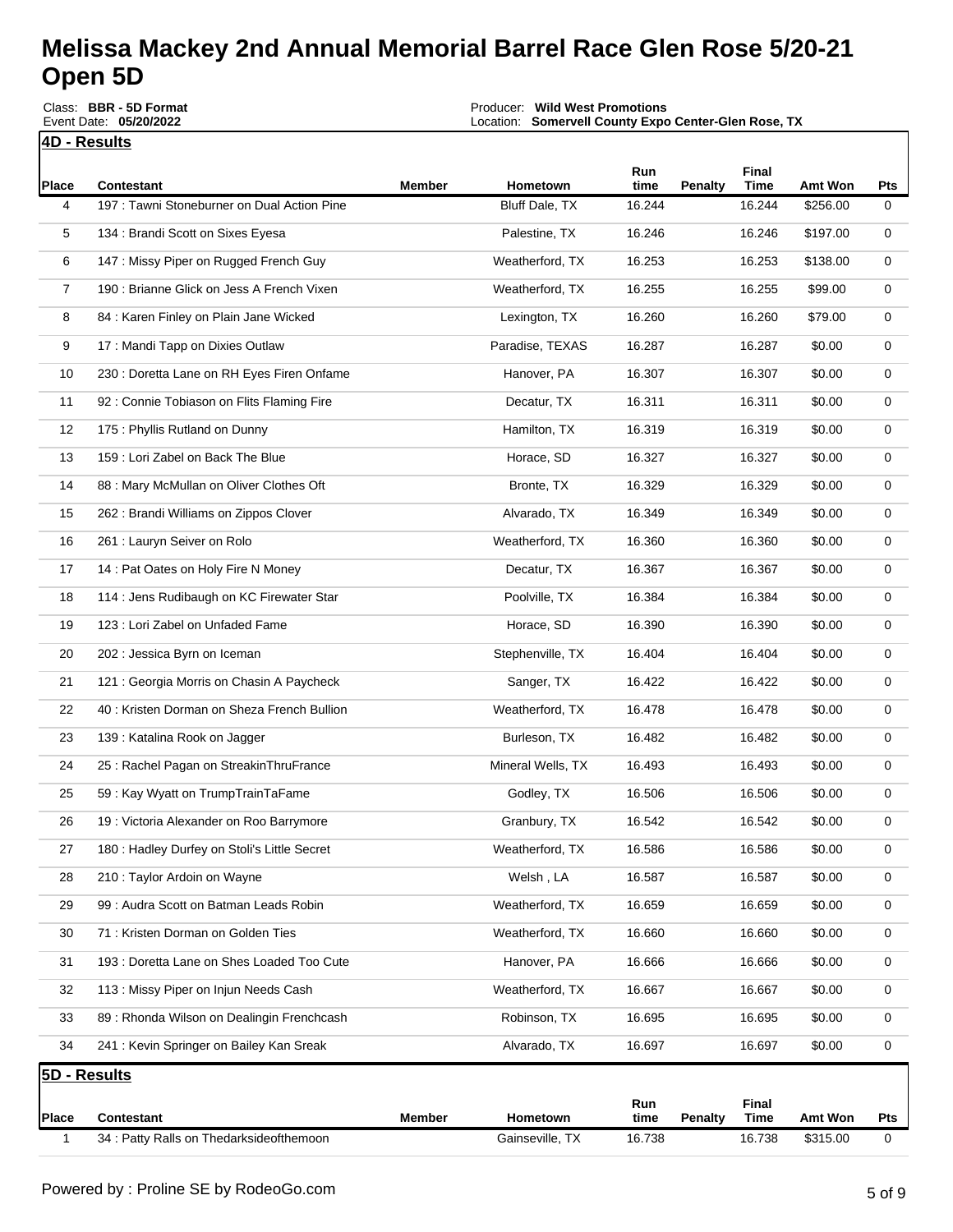Class: **BBR - 5D Format** Event Date: **05/20/2022**

Producer: **Wild West Promotions** Location: **Somervell County Expo Center-Glen Rose, TX**

|       | 5D - Results                                          |               |                  |             |                |               |          |             |
|-------|-------------------------------------------------------|---------------|------------------|-------------|----------------|---------------|----------|-------------|
| Place | <b>Contestant</b>                                     | <b>Member</b> | Hometown         | Run<br>time | <b>Penalty</b> | Final<br>Time | Amt Won  | Pts         |
| 2     | 6 : Cassidy Thomas on Baysha Mac Casher               |               | Hico, TX         | 16.760      |                | 16.760        | \$263.00 | 0           |
| 3     | 258 : Jo Kirby on Shez Fast For Cash                  |               | Stephenville, TX | 16.768      |                | 16.768        | \$223.00 | 0           |
| 4     | 239 : Laci Sullivan on Blonde Success                 |               | Temple, TX       | 16.780      |                | 16.780        | \$171.00 | 0           |
| 5     | 91 : Lindsey Thigpen on George                        |               | Godley, TX       | 16.805      |                | 16.805        | \$131.00 | 0           |
| 6     | 151 : Andi Burks on RJIIIBeAHurricane                 |               | Weatherford, TX  | 16.809      |                | 16.809        | \$92.00  | 0           |
| 7     | 68 : Amanda Coates on Beach Please                    |               | Weatherford, TX  | 16.824      |                | 16.824        | \$66.00  | 0           |
| 8     | 127 : Nadine Powell on Cinnamon                       |               | Denison, TX      | 16.858      |                | 16.858        | \$53.00  | 0           |
| 9     | 174 : MaKinzie Wetmore on Lorenzo                     |               | Boyd, TX         | 16.884      |                | 16.884        | \$0.00   | 0           |
| 10    | 56 : Mary McMullan on BJ Gray Gost                    |               | Bronte, TX       | 16.907      |                | 16.907        | \$0.00   | 0           |
| 11    | 257 : Melissa Small on PC Flaming Royal Cash          |               | Keene, TX        | 16.909      |                | 16.909        | \$0.00   | 0           |
| 12    | 259 : Caitlyn Schievink on Real EZ Racer              |               | Stephenville, TX | 16.917      |                | 16.917        | \$0.00   | 0           |
| 13    | 179: Amber Wagner on One Smooth Kelly                 |               | Weatherford, TX  | 16.943      |                | 16.943        | \$0.00   | 0           |
| 14    | 178 : Jennifer Powell on Mare                         |               | Boyd, TX         | 16.969      |                | 16.969        | \$0.00   | 0           |
| 15    | 235 : Summer Searles on Crowned For My Fame           |               | Lipan, TX        | 17.029      |                | 17.029        | \$0.00   | 0           |
| 16    | 83 : Sandi Hassell on Jess Dare To Dream              |               | Mabank, TX       | 17.037      |                | 17.037        | \$0.00   | 0           |
| 17    | 112 : Cody Lunde on Special Frosted Elli              |               | Pinedale, WY     | 17.052      |                | 17.052        | \$0.00   | 0           |
| 18    | 44 : Michayla Schmitt on Whateva Fuels You Up         |               | Pilot Point, TX  | 17.110      |                | 17.110        | \$0.00   | 0           |
| 19    | 200 : Leigh Anne Robertson on Easy On Da<br>Firewater |               | Boyd, TX         | 17.154      |                | 17.154        | \$0.00   | 0           |
| 20    | 195 : Cynthia Konda on Wake Up Suzy                   |               | Weatherford, TX  | 17.234      |                | 17.234        | \$0.00   | 0           |
| 21    | 137 : Jessi Pulcheon on Nike                          |               | Romoland, CA     | 17.237      |                | 17.237        | \$0.00   | 0           |
| 22    | 76 : David Hassell on Ma JB Alive In Shaken           |               | Mabank, TX       | 17.243      |                | 17.243        | \$0.00   | 0           |
| 23    | 98 : Susan Agnew on Casino Cash                       |               | Cresson, TX      | 17.283      |                | 17.283        | \$0.00   | 0           |
| 24    | 223 : Jade Crago on Fame Is Getting Fancy             |               | Stephenville, TX | 17.287      |                | 17.287        | \$0.00   | 0           |
| 25    | 129 : Jennifer Escobar on OSchmidt "Smitty"           |               | Dover, FL        | 17.342      |                | 17.342        | \$0.00   | 0           |
| 26    | 149 : Jens Rudibaugh on Reds Lightning Bar            |               | Poolville, TX    | 17.412      |                | 17.412        | \$0.00   | 0           |
| 27    | 250 : Annabelle Martin on Cat                         |               | Fort Worth, TX   | 17.458      |                | 17.458        | \$0.00   | 0           |
| 28    | 243 : Josie Jarrett on Mo                             |               | Archer City, TX  | 17.467      |                | 17.467        | \$0.00   | $\mathbf 0$ |

29 77 : Michayla Schmitt on Streakinwitmysockson Pilot Point, TX 17.475 17.475 \$0.00 0 30 168 : Kaycee DeLange on HB South Beach Scottsdale, AZ 17.526 17.526 \$0.00 0 31 46 : Grace Kiker on One Hot Gem  $\overline{S}$  Stephenville, TX 17.561 17.561 \$0.00 0 32 125 : Jody Pulcheon on Dunny The Control of the Meatherford, TX 17.596 17.596 \$0.00 0 33 7 : Brittany Worley on BH Firewater Fajita Stephenville, TX 17.803 17.803 \$0.00 0 34 181 : Jeryn Robinson on DHR Perks Power Doll Stephenville, TX 17.880 17.880 \$0.00 0 35 24 : Justina Towery on Pretty Bunny Joewood New York Wayne, OK 18.086 18.086 \$0.00 0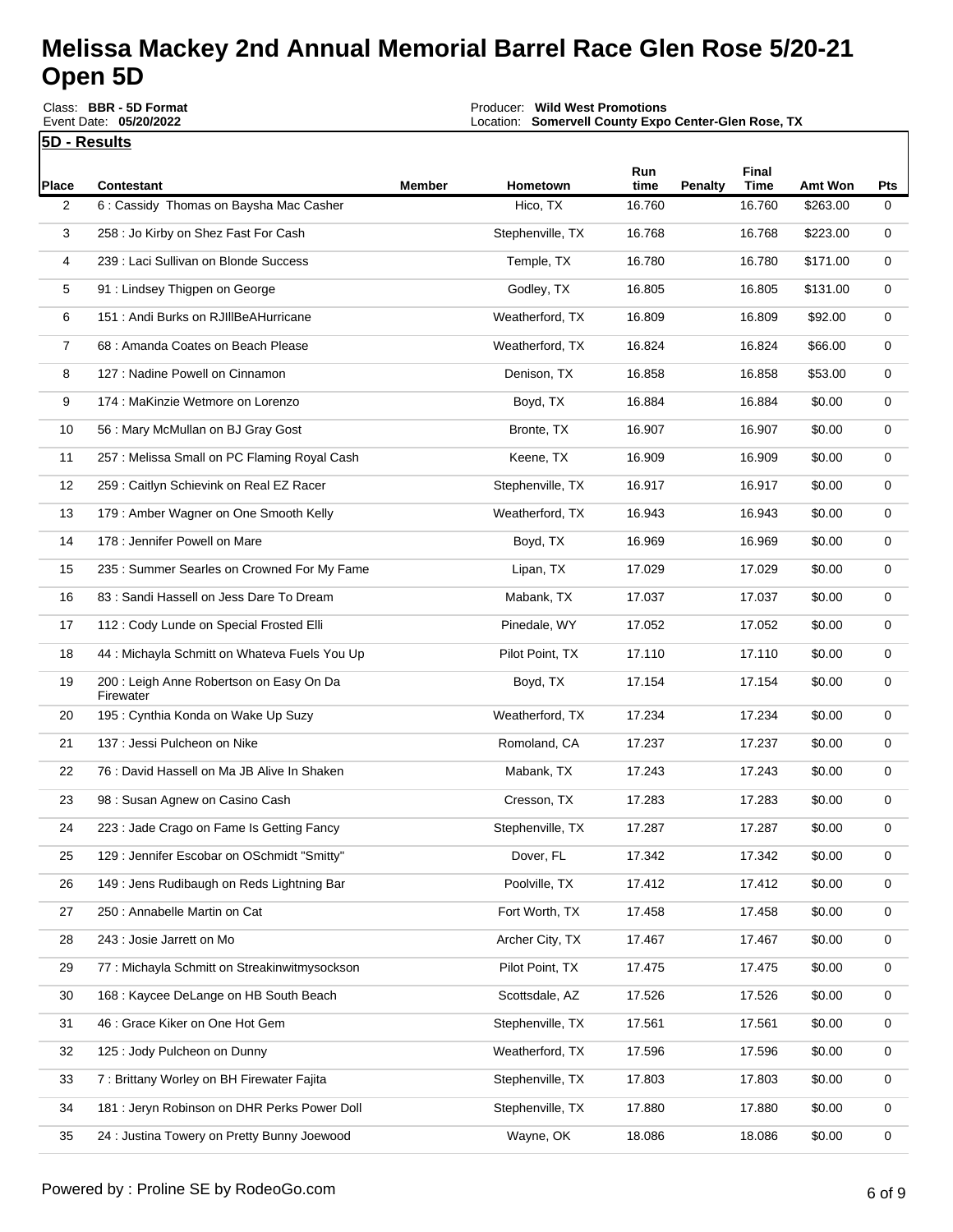|              | Class: BBR - 5D Format<br>Event Date: 05/20/2022           | <b>Wild West Promotions</b><br>Producer:<br>Location: Somervell County Expo Center-Glen Rose, TX |                  |                    |                |               |         |            |  |
|--------------|------------------------------------------------------------|--------------------------------------------------------------------------------------------------|------------------|--------------------|----------------|---------------|---------|------------|--|
|              | 5D - Results                                               |                                                                                                  |                  |                    |                |               |         |            |  |
| <b>Place</b> | Contestant                                                 | Member                                                                                           | Hometown         | <b>Run</b><br>time | <b>Penalty</b> | Final<br>Time | Amt Won | <b>Pts</b> |  |
| 36           | 216 : Shelbie Riley on Dash To Shake Me                    |                                                                                                  | Weatherford, TX  | 18.133             |                | 18.133        | \$0.00  | 0          |  |
| 37           | 38 : Chandler Presnall on Blue                             |                                                                                                  | Fort Worth, TX   | 18.212             |                | 18.212        | \$0.00  | 0          |  |
| 38           | 224 : Katherine McCormack on KS Whiskey<br><b>Business</b> |                                                                                                  | Azle, TX         | 18.648             |                | 18.648        | \$0.00  | 0          |  |
| 39           | 160 : Michael Golston on Rebel                             |                                                                                                  | Denison, TX      | 18.719             |                | 18.719        | \$0.00  | 0          |  |
| 40           | 22 : Charity Hampton on Prim                               |                                                                                                  | Stephenville, TX | 18.725             |                | 18.725        | \$0.00  | 0          |  |
| 41           | 266 : Jessica Proctor on Pistol                            |                                                                                                  | Cleburne, TX     | 19.806             |                | 19.806        | \$0.00  | 0          |  |
| 42           | 272 : Tana Jureczki on Dare Ta Dazzle                      |                                                                                                  | Bandera, TX      | 24.745             |                | 24.745        | \$0.00  | 0          |  |

#### **Place Contestant Member Hometown Run Penalty Final Time Amt Won Pts** 0 36 : Diamond Holden on Aerobourne Boyd, TX 4.174 \$0.00 0 0 55 : Cashen Turner on Prime Time Tres **Edmond, OK Edmond, OK** 60.00 0 0 115 : Shannon Elrod on Dashing Frenchman Dublin, TX \$0.00 0 0 153 : Ella McCoy on HezaDirtyDancer **Stephenville, TX** 50.00 0 0 233 : Taylor Coward on Fly **Azle, TX** Azle, TX 421e, TX \$0.00 0

#### **No Time - Results**

**Scratch - Results**

| <b>Place</b> | <b>Contestant</b>                                   | <b>Member</b> | Hometown         | Run<br>time | Penalty | Final<br><b>Time</b> | Amt Won | <b>Pts</b> |
|--------------|-----------------------------------------------------|---------------|------------------|-------------|---------|----------------------|---------|------------|
| $\mathbf 0$  | 107: Acelyn Beam on Smokey                          |               | Godley, Tx       | 0.388       |         |                      | \$0.00  | 0          |
| $\mathbf 0$  | 140 : Brylee Moore on Raven                         |               | Abilene, TX      | 33.946      |         |                      | \$0.00  | $\Omega$   |
| $\mathbf 0$  | 143 : Wendy Cline-Lehman on Caraways<br>Insexyslane |               | Hempstead, TX    | 29.440      |         |                      | \$0.00  | 0          |
| 0            | 152: Ashley Truman on JSpattySmokintofirst          |               | Stephenville, TX | 9.353       |         |                      | \$0.00  | 0          |
| $\mathbf 0$  | 155 : Christy Brower on Special Royal Diamond       |               | Springtown, TX   | 5.285       |         |                      | \$0.00  | 0          |
| $\mathbf 0$  | 191 : Christy Brower on Miss Regal Memories         |               | Springtown, TX   | 20.083      |         |                      | \$0.00  | 0          |
| 0            | 208 : Halle Laramore on SF He Be Streakin           |               | Glen Rose, Tx    | 33.219      |         |                      | \$0.00  | 0          |
| 0            | 41 : Lucas Sad on VW Just Fate                      |               | Granbury, TX     | 14.873      | 5.000   | 19.873               | \$0.00  | 0          |
| $\mathbf 0$  | 60 : Jennifer Burgess on So I'm A Famous Guy        |               | Lindale, TX      | 15.294      | 5.000   | 20.294               | \$0.00  | 0          |
| 0            | 23 : Debbie Richardson on Jess Streakin Again       |               | Elmore City, OK  | 15.320      | 5.000   | 20.320               | \$0.00  | 0          |
| 0            | 119: Sydney Frey on JDS Warrior                     |               | Hico, TX         | 15.460      | 5.000   | 20.460               | \$0.00  | 0          |
| 0            | 28 : Shantell Hayes on Smooth Dot Com               |               | Springtown, TX   | 15.520      | 5.000   | 20.520               | \$0.00  | 0          |
| 0            | 128 : Darcie Moody on Pocketfullofcandy             |               | Dublin, TX       | 15.565      | 5.000   | 20.565               | \$0.00  | 0          |
| $\mathbf 0$  | 240 : Spring Pennington on JJ's Light My Fire       |               | Stephenville, TX | 15.616      | 5.000   | 20.616               | \$0.00  | 0          |
| $\mathbf 0$  | 108 : Jo Fisher on Diamond By Design                |               | Millsap, TX      | 15.642      | 5.000   | 20.642               | \$0.00  | 0          |
| $\mathbf 0$  | 198 : Marissa Burger on Boo                         |               | Bluff Dale, TX   | 15.658      | 5.000   | 20.658               | \$0.00  | $\Omega$   |
| 0            | 218 : Samantha Willoughby on Runnin Fast            |               | Stephenville, TX | 15.744      | 5.000   | 20.744               | \$0.00  | 0          |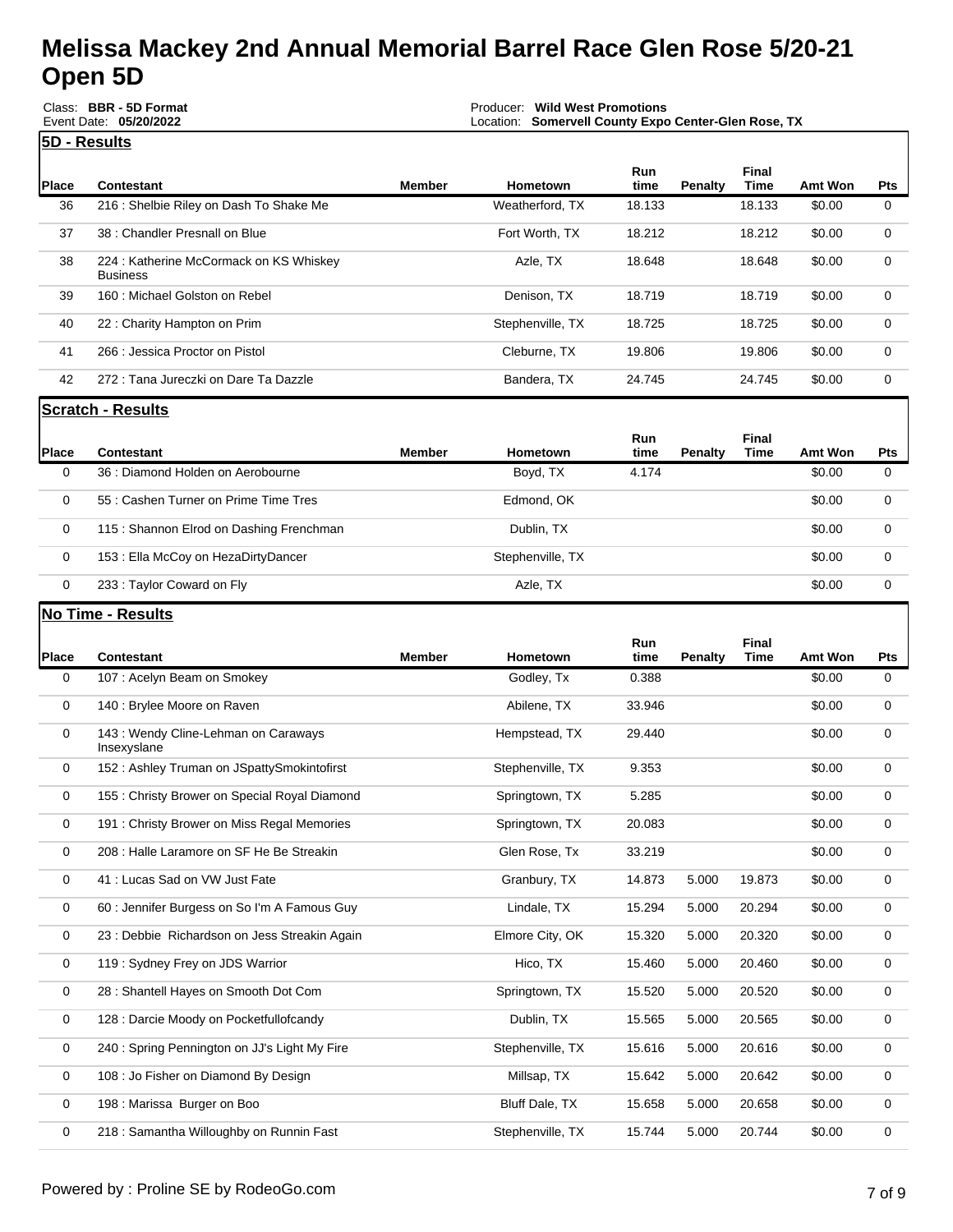Class: **BBR - 5D Format** Event Date: **05/20/2022**

Producer: **Wild West Promotions** Location: **Somervell County Expo Center-Glen Rose, TX**

Event Payout: **\$13,138.00** Total Signups**: 267**

**No Time - Results** 

| Place       | <b>Contestant</b>                               | Member | Hometown          | Run<br>time | Penalty | Final<br><b>Time</b> | Amt Won | Pts |
|-------------|-------------------------------------------------|--------|-------------------|-------------|---------|----------------------|---------|-----|
| 0           | 182 : Bailey Coates on Royal Oak Special        |        | Lubbock, TX       | 15.766      | 5.000   | 20.766               | \$0.00  | 0   |
| 0           | 203 : Tonya Parrish on Ringer                   |        | Odessa, TX        | 15.766      | 5.000   | 20.766               | \$0.00  | 0   |
| 0           | 100 : Brooke Sully on EZ Shake Em               |        | Weatherford, TX   | 15.767      | 5.000   | 20.767               | \$0.00  | 0   |
| 0           | 165 : Ben Rubel on Ariel                        |        | Cleburne, TX      | 15.769      | 5.000   | 20.769               | \$0.00  | 0   |
| 0           | 109 : Tammy Hickey on I'm Furious 123           |        | Godley, TX        | 15.773      | 5.000   | 20.773               | \$0.00  | 0   |
| 0           | 196 : Lori Zabel on VF Naturally Famous         |        | Horace, SD        | 15.787      | 5.000   | 20.787               | \$0.00  | 0   |
| 0           | 228 : Tawni Stoneburner on Lookin For Punch     |        | Bluff Dale, TX    | 15.802      | 5.000   | 20.802               | \$0.00  | 0   |
| 0           | 27 : Cayla Cory on Justbrownbully               |        | Stephenville, TX  | 15.839      | 5.000   | 20.839               | \$0.00  | 0   |
| 0           | 144 : Cody Lunde on Turnpikers Wagon            |        | Pinedale, WY      | 15.891      | 5.000   | 20.891               | \$0.00  | 0   |
| 0           | 39 : Laurel Gigliotti on Gold Bucks Frenchman   |        | Granbury, TX      | 15.895      | 5.000   | 20.895               | \$0.00  | 0   |
| 0           | 31 : Pattie Mackie on Flitter Fuel Lad          |        | Poolville, TX     | 15.923      | 5.000   | 20.923               | \$0.00  | 0   |
| 0           | 172 : Kay Nerwich on Perks So Easy              |        | Farmersville, TX  | 15.994      | 5.000   | 20.994               | \$0.00  | 0   |
| 0           | 124 : Makala Pierce on Shotzi                   |        | Millsap, TX       | 16.028      | 5.000   | 21.028               | \$0.00  | 0   |
| 0           | 74 : Teresa Winnett on Dudes Flashin N Cashin   |        | Pauls Valley, OK  | 16.094      | 5.000   | 21.094               | \$0.00  | 0   |
| 0           | 236 : Izzy Guy on Dash of Fairy Dust            |        | Stephenville, TX  | 16.182      | 5.000   | 21.182               | \$0.00  | 0   |
| 0           | 292 : Spring Pennington on Triangles Woodbridge |        | Stephenville, TX  | 16.205      | 5.000   | 21.205               | \$0.00  | 0   |
| 0           | 116 : Angie Stafford on Chief                   |        | Cleburne, TX      | 16.206      | 5.000   | 21.206               | \$0.00  | 0   |
| 0           | 231 : Teresa Fernandez on Sheza Gamblin Girl    |        | Glen Rose, TX     | 16.206      | 5.000   | 21.206               | \$0.00  | 0   |
| 0           | 255 : Brooklyn Spencer on You Bet               |        | Stephenville, TX  | 16.219      | 5.000   | 21.219               | \$0.00  | 0   |
| 0           | 5 : Noah Grimes on California Clone             |        | Paradise, TX      | 16.229      | 5.000   | 21.229               | \$0.00  | 0   |
| 0           | 238 : Lauryn Seiver on Fooler                   |        | Weatherford, TX   | 16.237      | 5.000   | 21.237               | \$0.00  | 0   |
| 0           | 234 : Aubrey Largent on Biggie                  |        | Stephenville, TX  | 16.282      | 5.000   | 21.282               | \$0.00  | 0   |
| 0           | 79: Ben McDonnell on Southern Moon Dancin       |        | Granbury, TX      | 16.340      | 5.000   | 21.340               | \$0.00  | 0   |
| 0           | 70 : Karen Coskrey on TS Dream Drifter          |        | Dublin, TX        | 16.406      | 5.000   | 21.406               | \$0.00  | 0   |
| 0           | 207: Robyn Gorham on Spot                       |        | Mineral Wells, TX | 16.451      | 5.000   | 21.451               | \$0.00  | 0   |
| 0           | 157: Montana Bowshier on Sugs Peppy Girl        |        | Granbury, TX      | 16.528      | 5.000   | 21.528               | \$0.00  | 0   |
| 0           | 53 : Joni Teten on Shooter                      |        | Weatherford, TX   | 16.686      | 5.000   | 21.686               | \$0.00  | 0   |
| 0           | 133 : Kassie Reiken on KC AintSheGotStyle       |        | Arp, TX           | 16.829      | 5.000   | 21.829               | \$0.00  | 0   |
| $\mathbf 0$ | 131 : Olivia Morehouse on RR Dirty but Fancy    |        | Granbury, TX      | 17.028      | 5.000   | 22.028               | \$0.00  | 0   |
| 0           | 103 : Daylin Caskey on BB                       |        | Grandview, TX     | 17.167      | 5.000   | 22.167               | \$0.00  | 0   |
| 0           | 2: Sydney Brumbelow on Hold My Halo Boys        |        | Granbury, TX      | 18.461      | 5.000   | 23.461               | \$0.00  | 0   |
| 0           | 45 : Linda Hunter on Frenchman's Hot Line       |        | Stephenville, TX  | 18.871      | 5.000   | 23.871               | \$0.00  | 0   |
| $\mathbf 0$ | 126 : Ashley Harvey on Perks of Being Famous    |        | Decatur, TX       | 15.042      | 10.000  | 25.042               | \$0.00  | 0   |
| 0           | 141 : Brooke Hickey on Shez Flyin High Guyz     |        | Godley, TX        | 15.146      | 10.000  | 25.146               | \$0.00  | 0   |
|             |                                                 |        |                   |             |         |                      |         |     |